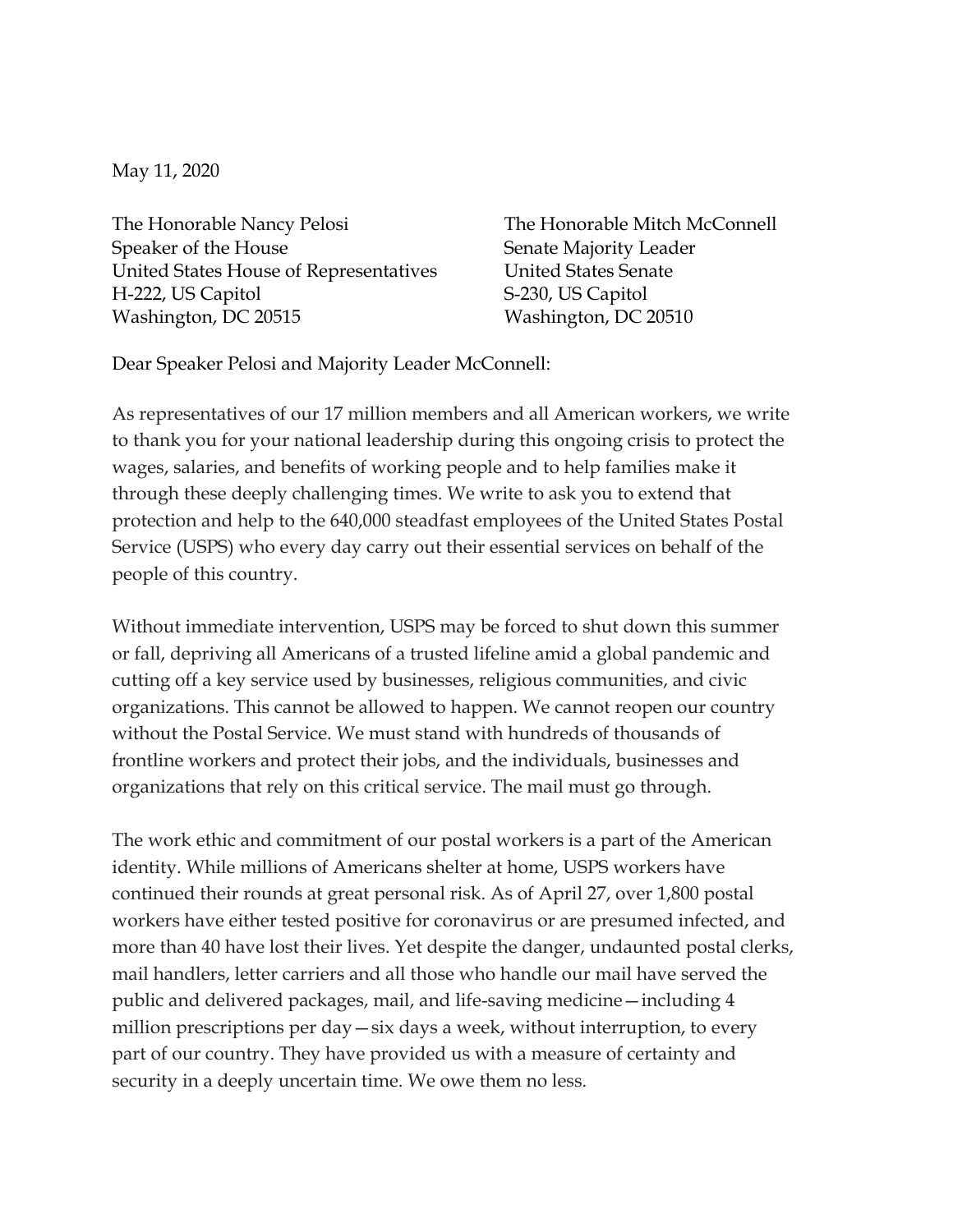Congress has the power to protect this essential service and 640,000 postal jobs by providing emergency relief that matches the unprecedented disruption caused by the pandemic. On April 9, Postmaster General Megan Brennan testified to the "devastating effect" of coronavirus and a "sudden" and "steep" drop in mail volume, particularly first-class mail, costing tens of billions of dollars in the coming eighteen months. At the same time, the Postal Service has stepped up to deliver public health information, relief checks and a huge surge in parcels to Americans sheltering in place, helping our country contain the virus.

Some have falsely blamed low prices on the Postal Service's already profitable parcel business for the crisis – instead of the pandemic-induced shutdown of the economy. They propose to use this crisis to raise shipping rates on tens of millions of businesses that rely on the Postal Service, or to cut back on service quality and days of delivery. We strongly oppose actions to punish the American businesses and families that rely on postal services – which includes the tens of millions of Americans and business located in dozens of rural states.

In solidarity with USPS workers and hundreds of millions of individuals, families and businesses who rely on the Postal Service, we ask Congress to support a \$25 billion emergency appropriation to offset mounting losses and help USPS weather this pandemic, a proposal also supported by the Board of Governors, as well as additional support to cover covid-related revenue shortfalls in the next fiscal year. We further ask Congress to include postal workers in any federal programs to provide sick leave and hazard pay for those risking ongoing exposure to COVID-19.

Relief at this critical moment will protect the livelihoods of our frontline workers, preserve an essential service for all U.S. households, and ensure that the Postal Service is ready to help reopen the economy by supporting millions of American businesses that rely on USPS every day, particularly in our rural communities.

At a moment when the federal government has stepped up to support struggling businesses of all shapes and sizes, and invested in critical industries, from aviation to agriculture, it is both fitting and urgently necessary to address the needs of the USPS and its workers now.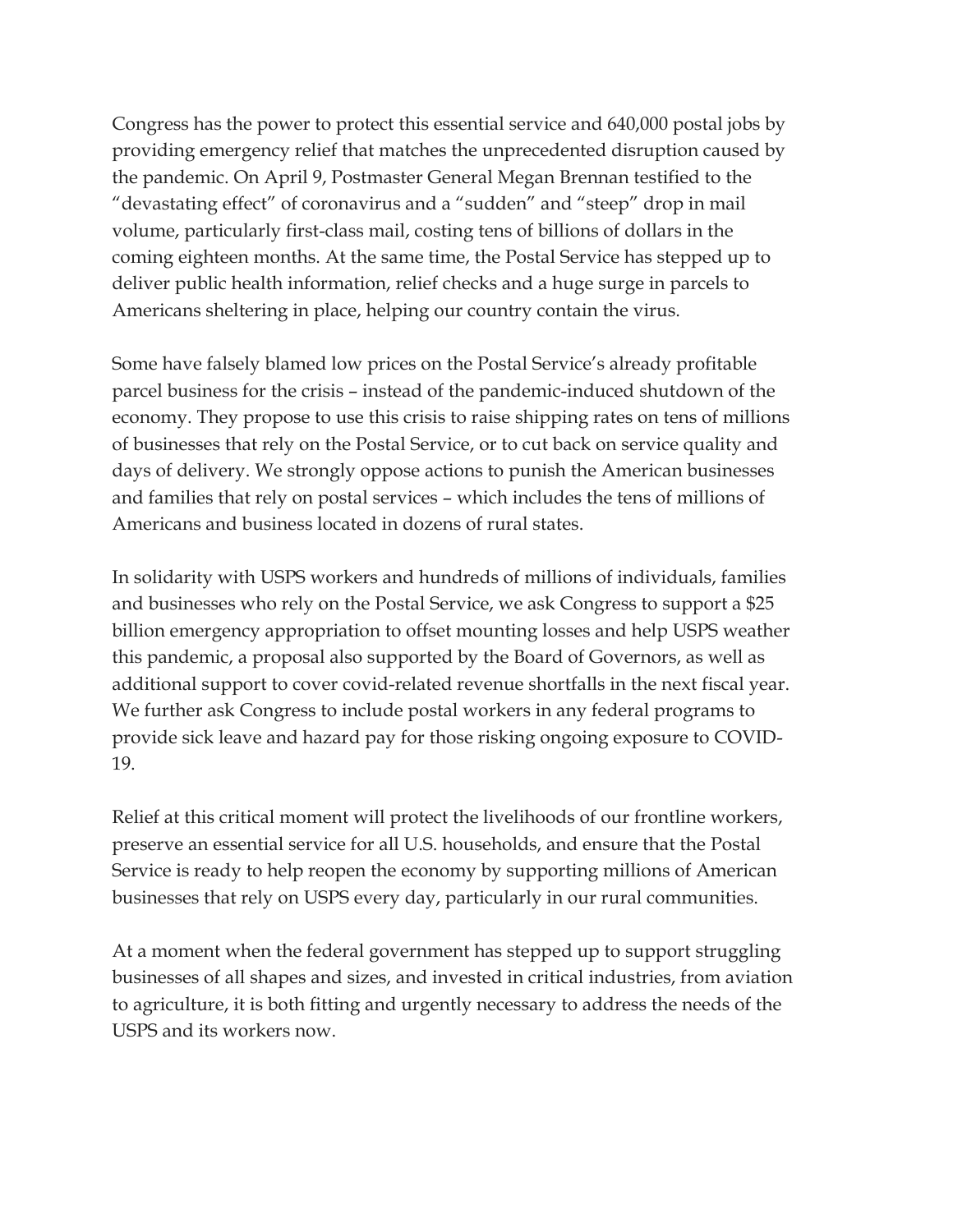The mission of the Postal Service, written in federal law, is "to bind the Nation together" through "the correspondence of the people." It is our collective responsibility to preserve that bond. The Postal Service is older than our nation itself and is the only federal agency enshrined in the United States Constitution. We ask for your commitment to support the Board's request to stand by this unique and irreplaceable national service and the dedicated Americans who work every day to fulfill its mission.

## In Solidarity,

Richard L. Trumka, President, AFL-CIO Fred Rolando, President, NALC Mark Dimondstein, President, American Postal Workers Union, AFL-CIO Paul Hogrogian, National President, Nat'l Postal Mail Handers Union Ronnie Stutts, President, Nat'l Association of Rural Letter Carriers Randi Weingarten, President, American Federation of Teachers Robert Martinez, Jr., International President, International Association of Machinists & Aerospace Workers Sara Nelson, Int'l President, Association of Flight Attendants-CWA James T Slevin, President, Utility Workers Union of America Tom Conway, International President, United Steelworkers Paul Shearon, President, Int'l Federation of Professional & Technical Employees Christopher M. Shelton, President, Communications Workers of America James P. Hoffa, General President, International Brotherhood of Teamsters Mary Kay Henry, Int'l President, Service Employees International Union F. Leo McCann, President, American Train Dispatchers Association Lee Saunders, President, AFSCME Bonnie Castillo, Executive Director, National Nurses United Lonnie Stephenson, Int'l President, Int'l Brotherhood of Electrical Workers Raymond M. Menard, President, American Guild of Musical Artists Cecil Roberts, International President, UMWA John Samuelsen, International President, Transport Workers Union Paul M. Rinaldi, President, NATCA Marc Perrone, International President, UFCW Daniel E. Stepano, General President, OPCMIA Terry O'Sullivan, General President, LIUNA Richard Lanigan, President, OPEIU Kenneth E. Rigmaiden, General President, Int'l Union of Painters & Allied Trades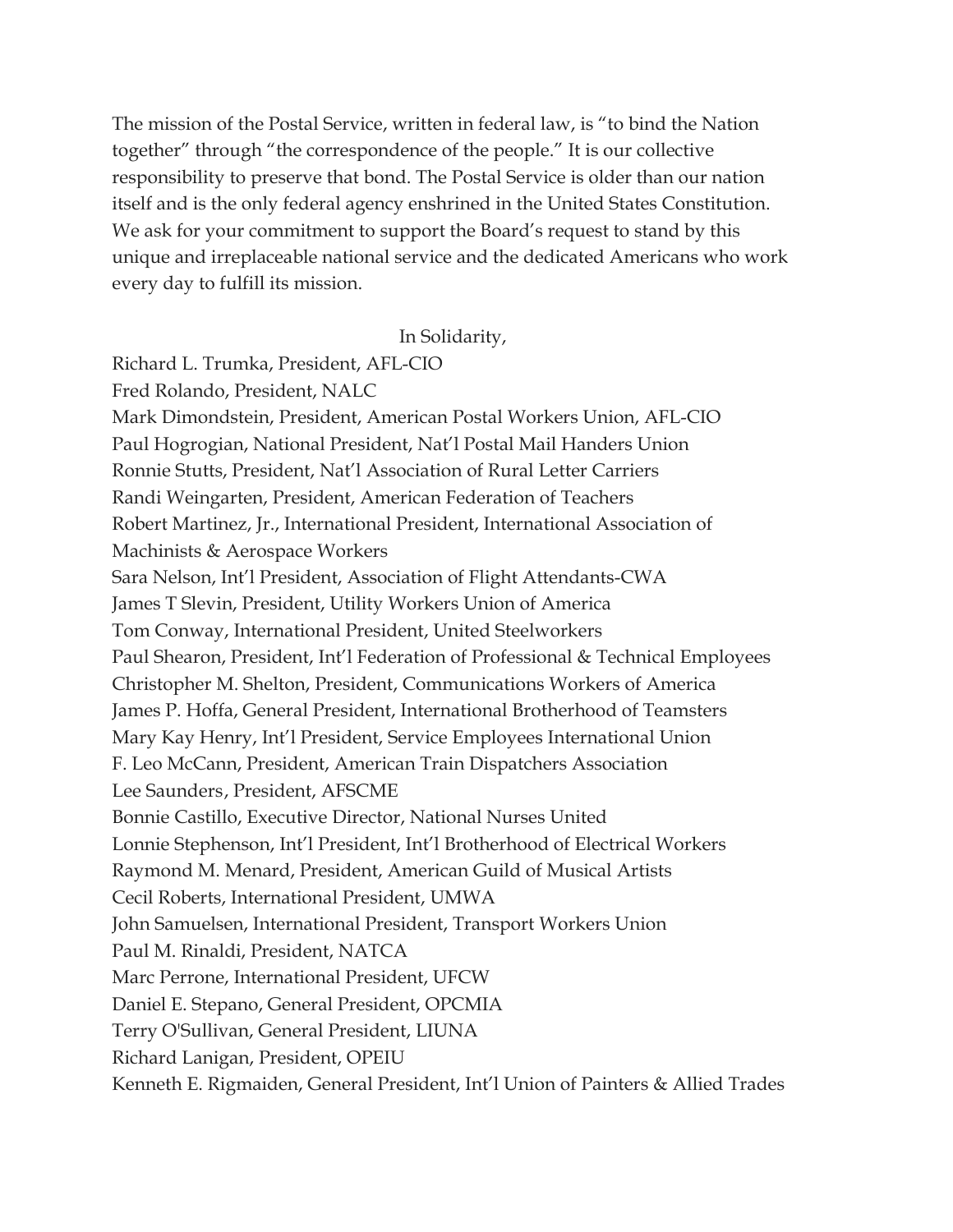Harold J. Daggett, President, International Longshoremen's Association Matthew Loeb, International President, IATSE Harold A. Schaitberger. General President, Int'l Association of Fire Fighters Michael Sacco, President, Seafarers International Union Anthony Shelton, President, BCTGM Joe DePete, President, Air Line Pilots Association, International Jerry C Boles, President, Brotherhood of Railroad Signalmen D. Taylor, President, UNITE HERE Lily Eskelsen García, President, NEA James P. McCourt, General President, International Association of Heat and Frost Insulators and Allied Workers Marshall Ainley, President, Marine Engineers' Beneficial Association Everett B. Kelley, Nat'l President, American Federation of Government Employees Ernest Logan, President, AFSA Stuart Appelbaum, President, RWDSU Gabrielle Carteris, President, SAG-AFTRA Tefere A. Gebre, Executive Vice President, AFL-CIO Elizabeth Shuler, Secretary-Treasurer, AFL-CIO Jennifer Dorning, President, Department for Professional Employees Jimmy Hart, President, Metal Trades Department Richard Kline, President, Union Label & Service Trades Department Michael Sacco, President, Maritime Trades Department Larry Willis, President, Transportation Trades Department, AFL-CIO Rick Bloomingdale, President, Pennsylvania AFL-CIO State Federation Michael Louis, President, Missouri AFL-CIO State Federation Charles Wowkanech, President, New Jersey State AFL-CIO Alan B. Hughes, President, Arkansas State AFL -CIO Ben Valdepeña, President, California State Employees Association Patrick J. Eiding, President, Philadelphia Central Labor Council Elise Bryant, President, Coalition of Labor Union Women Cynthia Estrada, Executive Council Member, UAW Clayola Brown, National President, A. Philip Randolph Institute Warren Fairley, IVP SE, EAIP, Boilermakers Fred Redmond, Vice-President, United Steelworkers Bruce R. Smith, GMP Council Chairman, GMP/USW George E McCubbin III, National Vice-President, AFGE District 12 Jerame Davis, Executive Director, Pride at Work